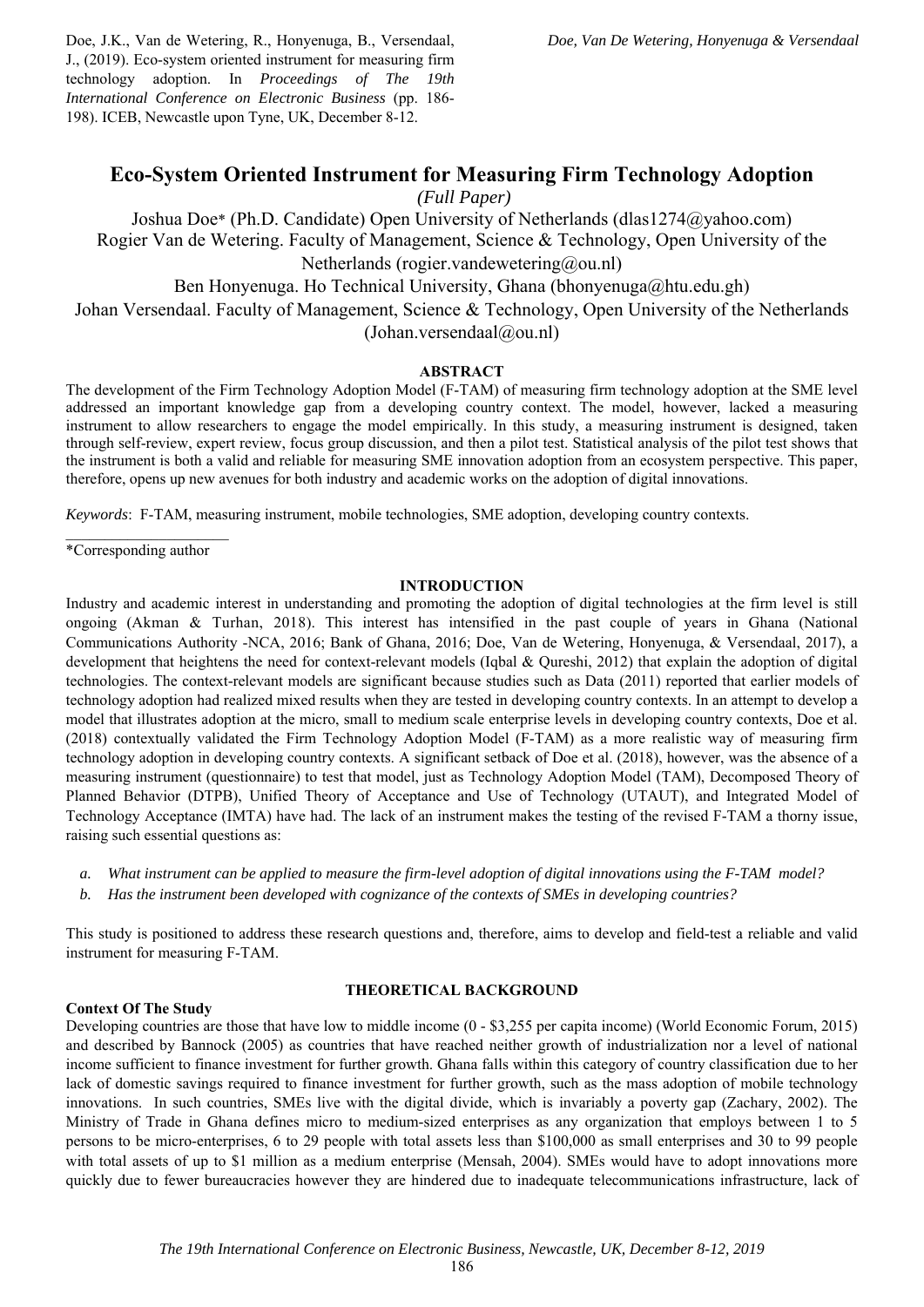payment options, legal and regulatory issues, trust and security, socio-cultural factors, and lack of skills in the workforce (Karanasios, 2008).

### **Theories Of Adoption**

Innovation is the design or adoption of an idea, physical artifact, conduct, invention, technology, or a process that is new to the adopting unit (Gupta, Tesluk & Taylor, 2007). Digital innovation is an innovation that if enabled by digital technologies. Digital technologies may be disruptive (Christensen, Christensen & Raynor, 2003), such that they create new markets and value, thereby upsetting existing industry structures, and established market leaders (Christensen & Raynor, 2003).

Innovation is adopted at a personal level, firm-level, and societal level (Rogers, 1962). Theories of adoption can also be similarly classified into three groups of personal adoption theories, firm adoption theories, and societal level adoption theories (Doe et al., 2017). Models that are specific to the study of technology at the personal level only include the Integrated Model of Technology Acceptance -IMTA (Venkatesh, Speier & Morris, 2002), Technology Acceptance Model -TAM (Venkatesh & Bala, 2008), Unified Theory of Acceptance and Use of Technology -UTAUT 1 & 2 (Venkatesh, Thong & Xu, 2012), and Dynamic Use Diffusion Model (DUDM) (Shih, Venkatesh, Chen, & Kruse, 2013). Specific models for the study of societal level adoption only include Culture, Policy & Technology Framework (CPT) (Bajaj & Leonard, 2004). At the firm level, models such as Technology, Organization and Environment Framework (TOE) (Tornatzky, Fleischer & Chakrabarti, 1990), Task-Technology Fit (TTF) (Goodhue & Thompson, 1995), and Perceived Electronic Readiness Model (PERM) (Molla & Licker, 2005) have been used to study firm adoption in the past. None of these earlier models attempt to examine how the different levels have any interactive effect. A currently interactive model proposed for use at the firm level is the F-TAM (Doe et al., 2018).

### **The F-TAM Model**

The Firm Technology Adoption Model ( F-TAM) was birthed in Doe, Van De Wetering, Honyenuga, & Versendaal (2017) as an initial step toward the development of a context-specific model of firm technology adoption for developing countries. This was done through a systematic literature review and analysis. The F-TAM posited four factors at the personal/employee level, five factors at the firm level and four factors at the societal level that inter-relate to realize firm-level adoption of digital innovations. The initial F-TAM model was however not validated contextually. To examine the degree to which F-TAM reflect the adoption pattern among SMEs in Ghana, and whether changes in the model would make the model more valid, Doe, Van de Wetering, Honyenuga & Versendaal (2018) contextually validated the initial F-TAM model through two rounds of Delphi panel interviews of both academics and industry experts. The validation study (Doe et al., 2018) discovered new constructs and propositions that made the original F-TAM more realistic to developing country SMEs.

The F-TAM model proposes that employee-level variables (personal level factors) of *Perceived Ease of Use, Perceived Usefulness, Perceived Indispensability, Perceived Social Influences*, *Trial Feedback*, and *Employee Self Enhancement Motives*  will collectively lead to firm adoption, and influence firm factors of adoption. At the firm level, the revised F-TAM (Doe et al.,2018) decomposes the general firm-level factors into internal organizational factors such as *Technological Readiness Managerial Innovativeness, Organizational Readiness, Strategic Fit with Operations, Ease of Support, and Organizational Culture;* as well as firm industry factors such as *Customer Needs/Demand, Competitive Pressure,* and *Partner Requirement*. The model posits that these factors will combine at the firm level to influence firm adoption. Societal level factors proposed in the revised F-TAM (Doe et al., 2018) are *Government Policy, Government Championship, Government Laws, Innovation Infrastructure, Opinion Leadership,* and *Successive Government Commitment.*The model posits that these factors will, taken together, lead to firm adoption, influence employee factors, influence firm factors and moderate the relationship between firm factors and firm adoption. The revised F-TAM places emphasis on the technology characteristics as a strong influence on individuals, firms, and society at large. These technology characteristics are *Observability, Flexibility, Complexity,* and *Relative Advantage* (Rogers, 1962)*.* Doe et al. (2018) propose that the characteristics of the innovation/technology will influence employee level factors, influence firm-level factors, and influence societal-level factors.

The significant novelty of the original F-TAM, as well as the revised F-TAM, is that it posits antecedents of firm-level adoption and at the same time scrutinizing for the impact on the individual (employee) adoption and societal adoption. This is viewed as an eco-systems perspective of examining the adoption of an innovation, which is a novel viewpoint of studying adoption at any level.

The eco-system view of adoption has been prompted by researchers on innovation eco-system (Gobble, 2014; Adner, 2006; Groth, Esposito, & Tse, 2015) who emphasise the need to examine innovation as a member of a system of parts that contribute for the innovation to succeed. This view is adapted in examining adoption at the firm level. Thus the eco-system is operationalised in this study as the different levels of adoption and the technology itself.

#### **Theories Of Measurement**

Three categories of theories have been posited as a guide in developing measuring instruments. These are the representational, operational, and classical theories. The *Representational Theory* (Stevens, 1959) suggests that numbers can be used in measurement to represent empirical relations between objects. This view is emphasized by Townsend and Ashby (1984) in that "measurement is (or should be) a process of assigning numbers to objects in such a way that interesting qualitative empirical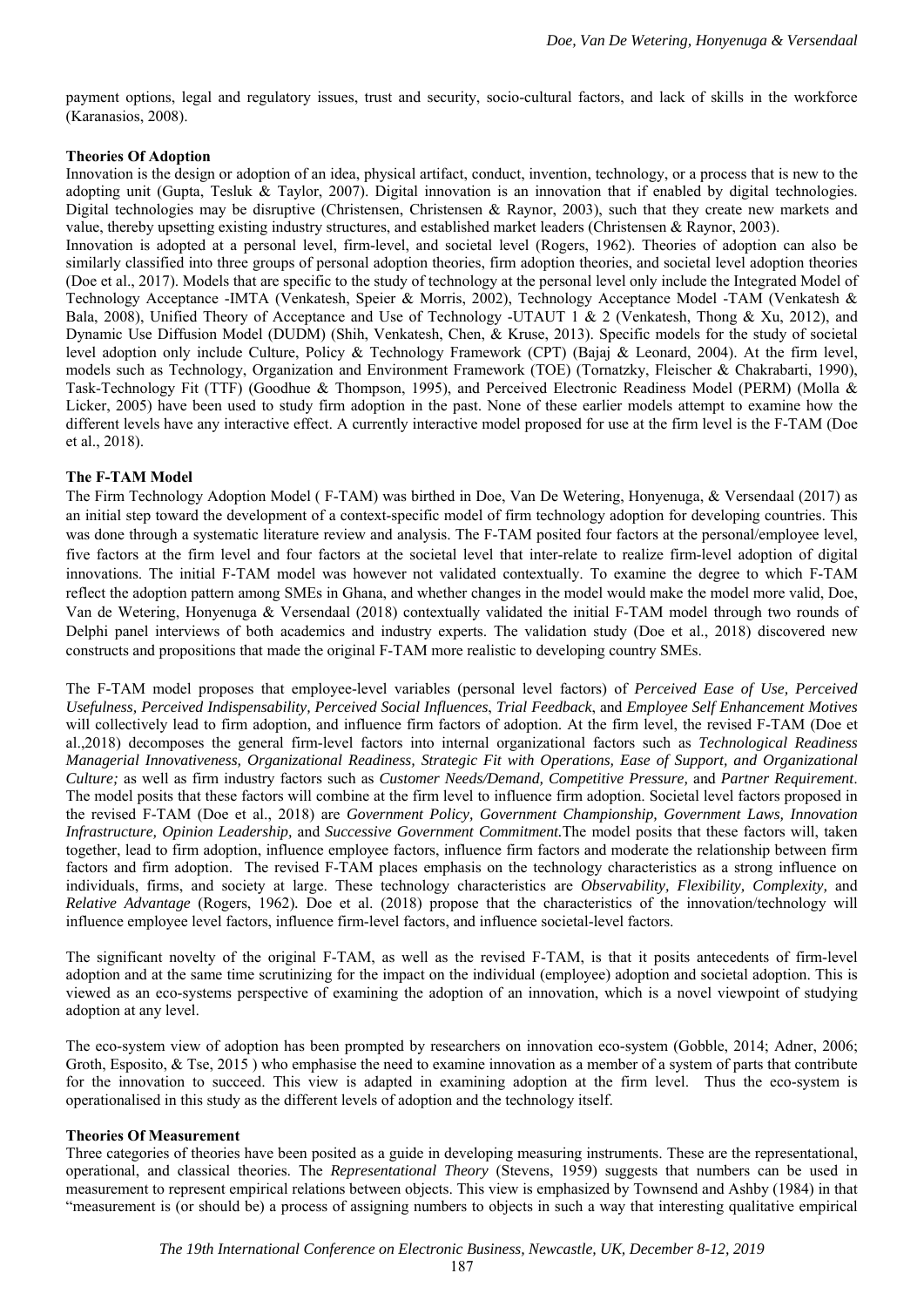relations among the objects are reflected in the numbers themselves as well as in important properties of the number system." In line with this theory, Stevens (1946) distinguishes four scales of measurement: nominal, ordinal, interval, and ratio scales. The *Operational theory* derives from the methodological literatures of Bridgman (1927), who aptly summed up measurement as "a concept is nothing more than a set of operations; the concept is synonymous with the corresponding set of operations", emphasized by Dingle (1950) as "any precisely specified operation that yields a number". For the operational theory, numbers do not point beyond themselves to a scale-free realm. For operationists, "science is simply the study of our operations and not the study of a reality that is thought to lie beyond them" (Michel, 1986). The *Classical theory* is emphasized in Fechner's (1966) assertion that "measurement of a quantity consists of ascertaining how often a unit quantity of the same kind is contained in it", and Titchener's (1905) observation that measurement in any natural science is comparing a given magnitude with some conventional unit of a similar kind. Thus, according to this theory, measurement is "the assessment of quantity" (Rozeboom, 1966), the estimation of "how much" (Michel, 1986). Proponents of this theory are only concerned with how much there is of a given attribute (mass, intelligence, etc.)

### **Instrument Development**

In providing guidelines for instrument development, Leeux et al. (2008) identified three stages of developing a finalized questionnaire (instrument), namely: the developmental stage where the subject matter being studied is explored through literature, when cultural and language issues that can affect the instrument are addressed (Cannell, Oksenberg, Kalton, Bischoping & Fowler, 1989); the question testing stage where each question is tested for the principles of a good questionnaire and the dress rehearsal stage where the questionnaire is tested under real survey conditions (Leeux et al., 2008).

#### *Question development*

To facilitate consistency in response, Leeux, Hox, and Dillman (2008) provided a framework of asking questions for respondents to answer. Leeux, et al. (2008) argue that, for a respondent to answer a question, the respondent must understand the question, have or retrieve the information needed to answer the question, translate the information into the form required to answer the question and provide the answer by writing, telling, entering or ticking (Leeux et al., 2008)*.* Asking the right questions implies that the interviewer chooses the right vocabulary suited to the target respondents. Such questions must avoid ambiguity, embedded assumptions (Fowler, 2004), and multiple items in questions, while providing an indication of time frame of information required (Leeux et al., 2008). For respondents' ability to retrieve information needed to answer questions, Schuman & Presser (1981) discusses in detail how researchers can unintentionally ask questions that respondents do not have answers to, causing them to create answers. These, in addition to the need to eliminate recall problems (Tourangeau, Rips & Rasinski, 2000), are essential elements that Leeux et al. (2008) advise researchers to pay heed to in this regard. To facilitate development of appropriate responses, Leeux et al. (2008) suggest that question items must have clear response tasks by having response options that are obvious, matches the question, do not assume regularity and should be mutually exclusive and exhaustive.

#### *Question testing and dress rehearsal*

In the words of Sudman and Bradburn (1982), "even after years of experience, no expert can write a perfect questionnaire". They further recommended that, where a researcher does not have the resources to pilot-test a questionnaire, that researcher needs not to conduct the survey. In the same vein, Van der Zouwen & Smit (2004) observed that even an expert review of a questionnaire can be very different from a field test of the questionnaire. A field test is, therefore, the surest way to validate a research instrument within the comprehension, recall, judgment and response framework (Tourangeau, 1984; Leeux et al., 2008). Testing questions can be formal or informal. Informal testing includes reading questions to oneself, self-interviews (acting as the respondent), and mock interviews (listening to a colleague being interviewed) (Leeux et al., 2008). A formal field test involves administering the questionnaire on a sample of real members of the population (Leeux et al., 2008). Newer methods of questionnaire testing include: expert reviews (Thomas, 2002); systematic reviews (Forsyth, Hubbard & Lessler 1992); respondent debriefing, referred to in the literature as special probes (Oksenberg, Cannell & Kalton, 1991) or frame of reference probing (Demaio, 1984); behaviour coding (Fowler & Cannell, 1996); cognitive interview (Casper, 2004); and focus group discussions (Morgan, 1988; Stewart & Shamdasani, 1990).

### *Reliability and validity of the instrument*

To discern reality (Smallbone & Quinton, 2004) in behavioral research, measurement instruments must be valid and reliable (Drost, 2011). For every construct, a large number of operational definitions are possible. Therefore it takes creative insight, good judgment, and relevant theory to develop the operational definition that is accurate for the study at hand (Leeux et al., 2008). Subsequently, if a measuring instrument is to produce usable data, it needs to pass the reliability and validity tests (Straits & Singleton, 2011).

Reliability of an instrument requires that the instrument can measure an attribute or attitude consistently and dependably (Straits & Singleton, 2011). In other words, reliability is the degree to which measurements are repeatable under different conditions. This is consistency of measurement (Bollen, 1989), the stability of measurement over varied conditions (Nunnally, 1978), and indicated as a reliability coefficient (Rosnow & Rosenthal, 1991). Common methods of evaluating reliability in behavioral research include test-retest reliability, alternative forms, split-halves, inter-rater reliability, and internal consistency. These address the three main concerns in reliability testing of equivalence, stability over time, and internal consistency (Drost,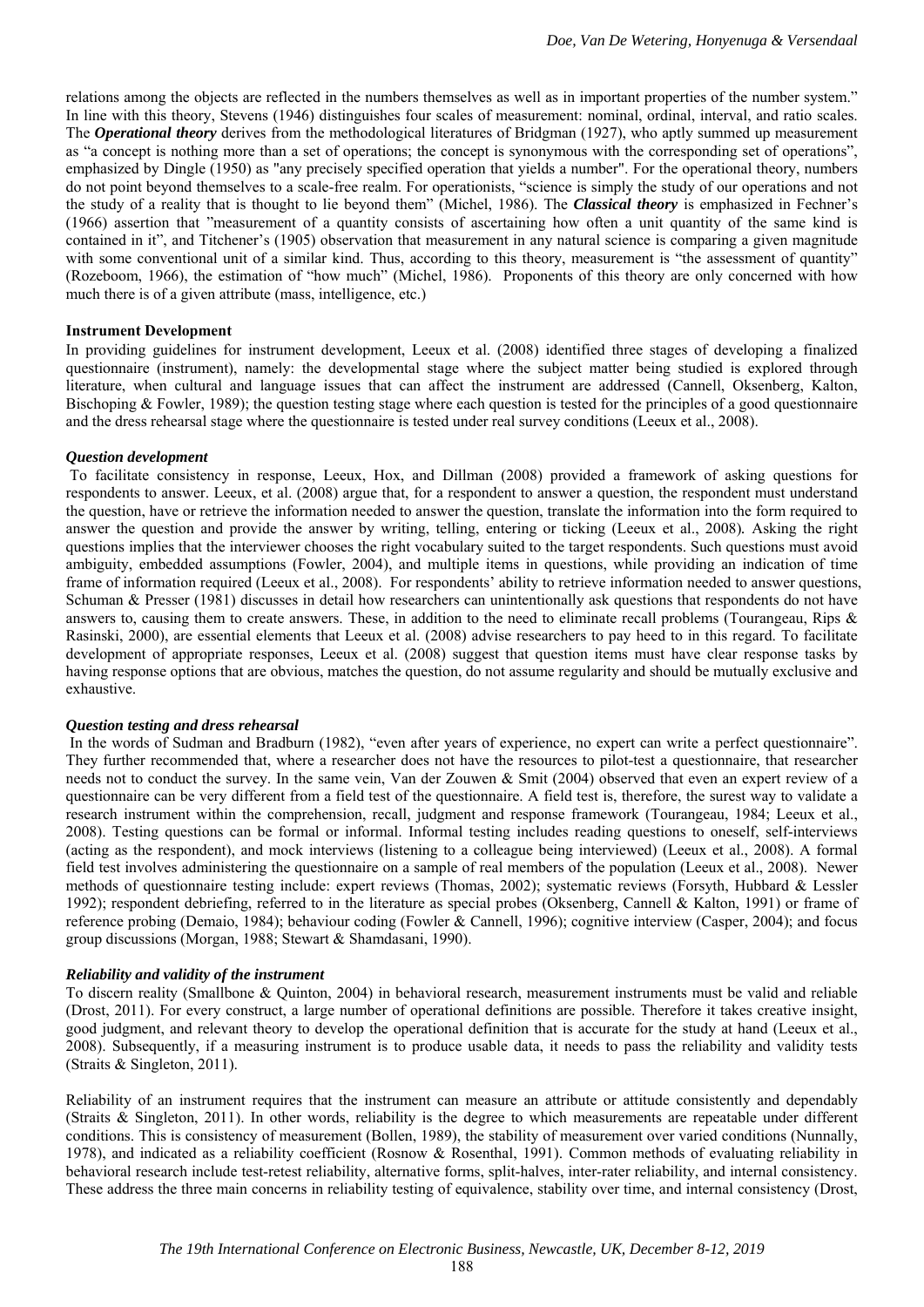2011). For a satisfactory level of reliability, Nunnally (1978) suggests that reliabilities of .70 or higher should be sufficient for the social sciences. Nunnally (1978) maintains that increasing reliabilities much beyond .80 is unnecessary.

Validity, on the other hand, refers to the congruence of fit (goodness of fit) (Straits & Singleton, 2011) between the items that seek to measure a construct. Validity measures whether the operational definition and items under a construct indeed measure what the construct means accurately (Combach & Meehl, 1995). In this vein, an unreliable instrument is often not valid (Davis, 1971). The four types of validity researchers must consider are statistical conclusion validity, internal validity, construct validity, and external validity (Drost, 2011).

#### **Theoretical Underpinnings Of Current Study**

This current study engages the representational theory to develop an instrument for the context relevant model of F-TAM. This approach is consistent with the instruments associated with other models such as CPT framework, PEERM, and TTF models. In this approach to instrument development, numbers represent an empirical relational system, which exists quite independently of our operations, and are used as a convenience and are, in principle, dispensable. The instrument development followed De Leeux et al.'s (2008) three stages of developing a finalized questionnaire (instrument). These are: I) the developmental stage where the subject matter being studied is explored through literature; II) the question testing stage where each question is tested for the principles of a good questionnaire; and finally, III) the dress rehearsal stage where the questionnaire is tested under real survey conditions.

#### **METHODS**

To develop the measurement instrument, we followed Churchil's (1979) process to specify construct domain, generate a sample of items, collect data, purify measure, collect data again, assess reliability, assess validity, and develop norms. Using the domains and variables of Doe, Van de Wetering, Honyenuga, Versendaal, & Boateng (2018), question items for this instrument were either adapted from relevant previous studies, or crafted and were reviewed for length (Holbrook et al., 2006), grammar (Leeux et al., 2008), simplicity (Bhandari & Wagner, 2006), social desirability (Brace, 2004), double-barreled questions (Leeux et al., 2008), and question order (Baker, 2003). The checking process was done through self-review, expert review and focus group discussions (Leeux et al., 2008).

*Self-review-* The authors went through the adapted or constructed questions one by one to make a judgment on translation validity (face validity and content validity) (Trochim, 2006; Leeux et al., 2008).

*Expert review*- Two primary goals of an expert review are to reveal problems with a survey instrument so that they can be remedied before going into the field or to sort items into groups that are more or less likely to exhibit measurement errors (Holbrook et al., 2007). Four experienced academic researchers in the areas of technology and innovation adoption also reviewed the questions and gave feedback (Trochim, 2006). This improved the translations validities dimensions of construct validity (face validity and content validity).

*Focus group discussion*- A focus group of 12 academics (Collins, 2002) in Ghana was conducted as the final stage of the qualitative questionnaire development and review process. The focus group discussion on the questionnaire lasted for two hours. During this session, each participant was allowed to suggest changes to the questionnaire, and it was discussed. Suggestions that were accepted were included in the final questionnaire for field testing. This also further translations validities dimensions of construct validity (face validity and content validity) (Trochim, 2006). Due to the varied background of the focus group participants, this process also enhanced the external validity of the instrument constructs (Trochim, 2006).

Table 1 illustrates the sources of the variables from each construct. A pilot test of this research instrument was necessary to examine the statistical validity of the instrument.

### *Insert table 1 here. See Appendix B.*

The field test of the questionnaire was done as the second phase of the questionnaire validation process (De Leeux et al., 2008). A middle ground of 25 samples was found between pilot study sample size suggestions of 15 to 35 (Fowler, 1995), 25 to 75 (Converse & Presser, 1986), 10 to 25 (Sheatsley, 1983), and 20 to 50 (Sudman, 1983). These samples were taken purposefully from sub business districts in Greater Accra, the most cosmopolitan region of Ghana. Responses were taken within three days. Interviewers were experienced field data collectors. Interviewers were not allowed to change questions (Converse & Presser, 1986).

# **RESULTS OF THE PILOT STUDY**

The results from the data analyzed for the pilot study are shown below: **Validity Analysis** 

Face validity is deemed to be addressed through the review process of self-review, expert review, and focus group discussions (De Leeux et al., 2008).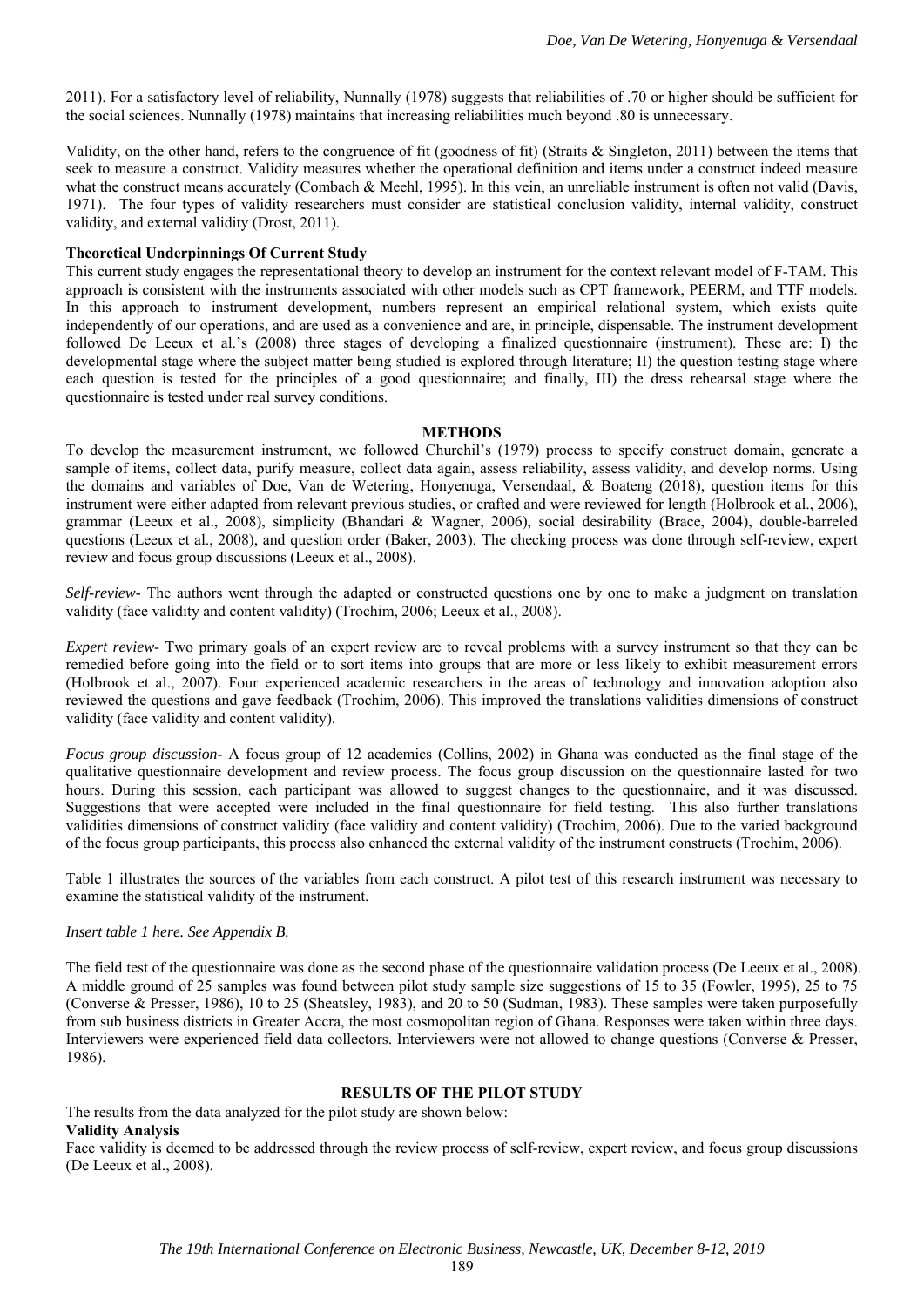To obtain convergence validity, several authors recommend having a minimum composite reliability of 0.7 and a minimum average variance extracted estimate of 0.50 (Gerbing and Anderson, 1988, Hair et al., 2016,). From the pilot test, composite reliabilities (CR) ranged from 0.742 to 0.885, and average variance extracted (AVE) estimates ranged from 0.515 to 0.780, all meeting the minimum recommended by Hair et al. (2016) for adequate convergence validity.

Discriminant validity is met by the fact that the square root of the minimum average variance extracted (AVE) is higher than the biggest inter-construct correlation (Fornell and Larcker, 1981; Barclays et al., 1995; Hair et al., 2016). Therefore, each construct is unique and differs from the other constructs in the model. Hence discriminant validity is adequately met.

## **Reliability Analysis**

As a common rule, a reliability coefficient, Cronbach's alpha values, that is greater than or equal to 0.7 is thought to be acceptable and a good indicator of construct reliability (Nunnally, 1978). However, values lower than 0.7 may be acceptable for exploratory research. Hair, Anderson, Tatham, and Black (1998) recommend a cut-off point of 0.6 as the lower limit of acceptability.

# **Correlation Matrix (Pearson R)**

Table 2 presents the results of Pearson inter-construct correlations performed for the pilot data. The results show that the correlations between the twenty-six constructs were mostly positive and significant.

Although some of the correlations were very low or very high, this is to be expected since the constructs used to perform the computations were mainly low-level constructs, which might reveal moderate to high correlations among constructs within the same formative high-level construct. For example, technological factors (a high-level construct) such as flexibility, observability, complexity, and relative advantage mainly had moderate to high correlations between them. Due to the small sample size  $(n=25)$  used for the pilot study, it is inconclusive to assume multicollinearity or violation of discriminant validity at this pilot study stage.

### *Insert table 2 here. See Appendix B*

### **CMV Bias Analysis**

A principal component analysis conducted on the data gathered for the pilot study, with the extraction of only one factor, showed that the factor accounted for 28.14% of variance explained, which is less than 50% variance, hence common method variance bias is absent from the data (Podsakoff et al., 2003).

### **KEY FINDINGS**

We used a sample of 25 firms for reliability analysis. The overall reliability for the 109-item scale is 0.973, which indicates high internal consistencies and appropriateness of the data instrument (questionnaire) used in this study (Nunnally, 1978). Very high Cronbach's alpha values were obtained for firm adoption (0.836), personal/employee factors (0.874), firm internal factors (0.942), firm external factors (0.927), societal factors (0.937) and technological factors (0.901) scales, respectively. These outcomes indicate high internal consistencies and appropriateness of the data instrument (questionnaire) used in this study (Nunnally, 1978). Furthermore, each of the constructs under firm internal factors, firm external factors, societal factors, and technological factors had Cronbach's alphas of at least 0.6, which is acceptable for an exploratory study.

One of the variables under personal/employee factors, namely perceived indispensability, had Cronbach's alpha < 0.60. Further analysis suggests that the deletion of the third item under perceived indispensability, which reads as "Mobile money innovation is central for me on the job I do" would increase the Cronbach's alpha to 0.648. Alternatively, a larger sample, or changing the question item would improve the reliability. Below are the reliability assessments for each variable.

| Table 3: Reliability Analysis of Adoption |                                                     |       |       |       |  |  |
|-------------------------------------------|-----------------------------------------------------|-------|-------|-------|--|--|
|                                           | Mean<br>Number of items<br>Cronbach's α<br>Variance |       |       |       |  |  |
| Firm Level Adoption of MoMo Innovations   |                                                     | 0.836 | 3.925 | ).158 |  |  |

| Table 4. Kenability Analysis of Felsonal Employee Factors         |                        |                     |       |          |  |
|-------------------------------------------------------------------|------------------------|---------------------|-------|----------|--|
| <b>Personal/Employee Factors</b><br>(Cronbach's $\alpha$ = 0.874) | <b>Number of items</b> | Cronbach's $\alpha$ | Mean  | Variance |  |
| Perceived Ease of Use                                             |                        | 0.808               | 4.160 | 0.021    |  |
| Perceived Usefulness                                              |                        | 0.787               | 3.450 | 0.049    |  |
| Perceived Indispensability                                        |                        | 0.591               | 2.840 | 0.145    |  |
| Perceived Social Influences                                       |                        | 0.786               | 3.147 | 0.017    |  |
| Trial Feedback                                                    |                        | 0.717               | 3.780 | 0.062    |  |
| Empl. Self Interest/Enhancement Motives                           |                        | 0.663               | 3.310 | 0.071    |  |

|  |  | Table 4: Reliability Analysis of Personal/Employee Factors |
|--|--|------------------------------------------------------------|
|--|--|------------------------------------------------------------|

*Utilised* Cronbach's alpha <0.7; **Bold** and *Italised* Cronbach's alpha is below the minimum level of 0.6.

Table 5: Reliability Analysis of Firm Internal Factors

**Internal Factors (Cronbach's α= 0.942)** Number of items | Cronbach's α | Mean | Variance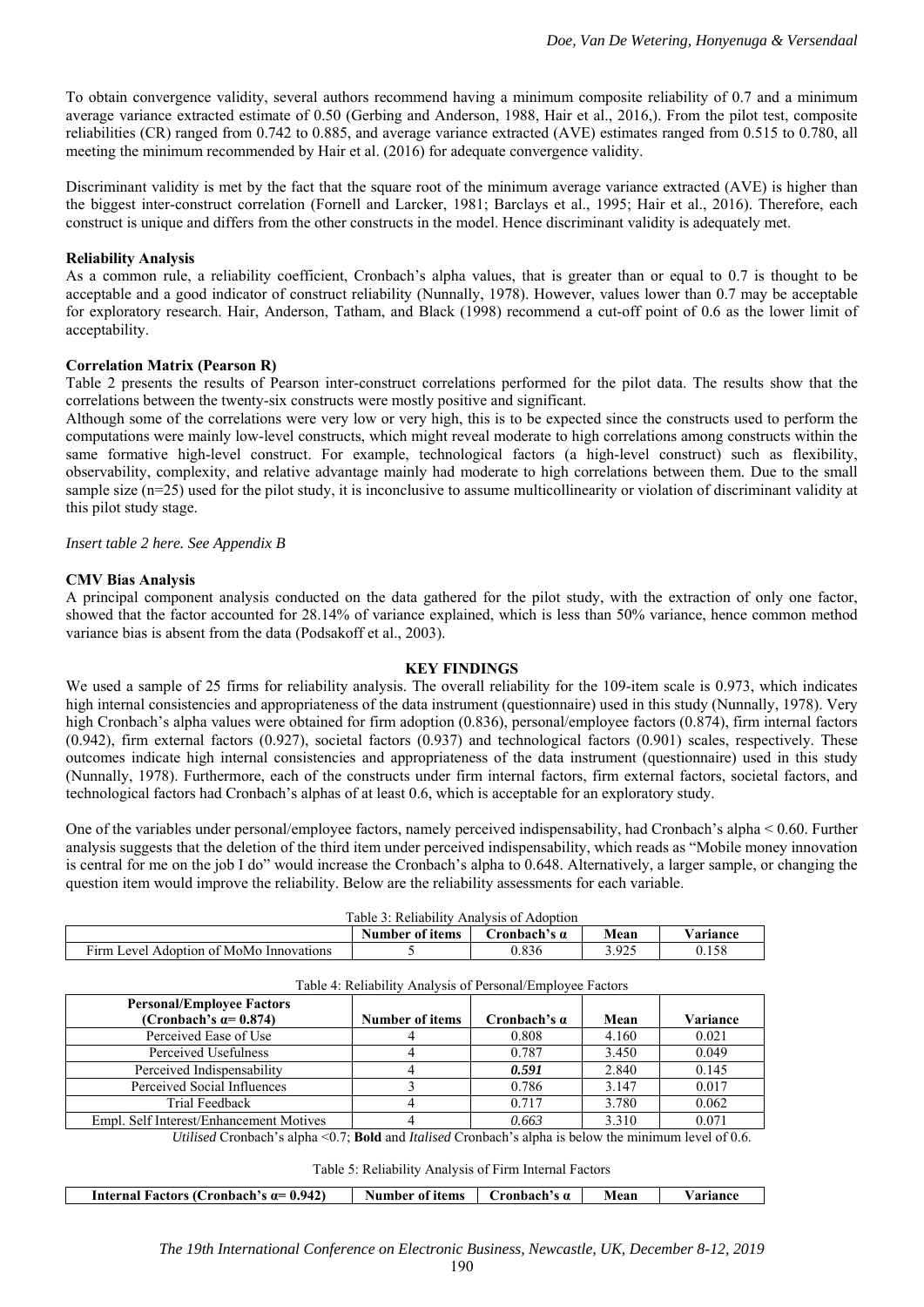| <b>Technological Readiness</b>              | 0.903 | 3.100 | 0.118 |
|---------------------------------------------|-------|-------|-------|
| Managerial Innovativeness                   | 0.823 | 3.490 | 0.084 |
| Organisational Readiness                    | 0.745 | 3.360 | 0.031 |
| Strategic Fit with Operations               | 0.677 | 3.320 | 0.035 |
| Ease of Support                             | 0.831 | 2.780 | 0.104 |
| Org. Culture (Firm propensity to take risk) | 0.848 | 3.680 | 0.073 |

*Utilised* Cronbach's alpha <0.7

| Table 6: Reliability Analysis of Firm External Factors |  |  |  |  |
|--------------------------------------------------------|--|--|--|--|
|--------------------------------------------------------|--|--|--|--|

| External Factors (Cronbach's $\alpha$ = 0.927) | Number of items | Cronbach's α         | Mean  | Variance |
|------------------------------------------------|-----------------|----------------------|-------|----------|
| Organisational Partner Requirement             |                 | 0.857                | 3.544 | 0.023    |
| Competitive Pressure                           |                 | 0.825                | 3.360 | 0.007    |
| Needs of Customers                             |                 | 0.812                | 3.472 | 0.086    |
|                                                | $T$ $T$         | $\sim$ $\sim$ $\sim$ |       |          |

*Utilised* Cronbach's alpha <0.7

| Societal Factors (Cronbach's $\alpha$ = 0.937) | Number of items | Cronbach's $\alpha$ | Mean  | Variance |
|------------------------------------------------|-----------------|---------------------|-------|----------|
| Government Championship                        |                 | 0.854               | 3.589 | 0.024    |
| Government Policy                              |                 | 0.823               | 3.170 | 0.041    |
| Government Regulation/ Laws                    |                 | 0.698               | 3.170 | 0.030    |
| Innovation Infrastructure                      |                 | 0.753               | 3.610 | 0.060    |
| Opinion Leadership                             |                 | 0.824               | 3.610 | 0.013    |
| Successive Government Commitment               |                 | 0.852               | 3.500 | 0.020    |

*Italicized* Cronbach's alpha <0.7

|  | Table 8: Reliability Analysis of Technological Characteristics |  |  |  |
|--|----------------------------------------------------------------|--|--|--|
|--|----------------------------------------------------------------|--|--|--|

| Technology Factors (Cronbach's $\alpha$ = 0.901) | Number of items        | Cronbach's α  | Mean  | Variance |  |
|--------------------------------------------------|------------------------|---------------|-------|----------|--|
| Flexibility                                      |                        | 0.837         | 3.970 | 0.016    |  |
| Observability                                    |                        | 0.704         | 3.700 | 0.054    |  |
| Complexity                                       |                        | 0.758         | 3.230 | 0.138    |  |
| Relative Advantage                               |                        | 0.674         | 3.620 | 0.171    |  |
|                                                  | $\sim$<br>$\mathbf{r}$ | $\sim$ $\sim$ |       |          |  |

*Italicized* Cronbach's alpha <0.7

#### **DISCUSSIONS**

Tables 3 to 8 show that most of the constructs achieved the minimum reliability index of 0.7 (Nunnally, 1978). However, a few constructs achieved 0.7 through statistical approximation. These are 0.674 (relative advantage); 0.698 (Government Regulation/ Laws); 0.677 (Strategic Fit with Operations); and 0.663 (Employee Self Interest/Self Enhancement Motives), which are also acceptable for exploratory study (Hair, Anderson, Tatham, & Black, 1998). In the case of the constructs under personal/employee factors, perceived indispensability had Cronbach's alpha value of 0.591, which is approximately 0.60 (Hair et al., 1998). The item was left as it is because its reliability could improve using a larger sample size. The authors, therefore, believe that the questionnaire is valid and reliable. The final instrument is shown as Appendix A attached. The F-TAM questionnaire (Measuring instrument) is expected to measure the adoption of digital technology innovations and, by extension, is generalizable to other innovations at the micro, small to medium scale enterprise levels. It may similarly measure the adoption of digital innovations at the large firm-level.

While the academic report on pilot studies is rare in the research literature (VanTeijlingen *et al*. 2001) and sometimes considered a waste of time, the scholarly work of Friedman (2013) justified reporting the results of pilot studies. Meta-analysis studies, for instance, rely on pilot studies as well as empirical studies with large samples (Hazzi & Maldaon, 2015). Strengths and weaknesses of a measuring scale, as well as reasons of failed pilot studies that do not lead to a full-scale study, needs to be reported and understood (Hazzi & Maldaon, 2015). Thus pilot studies also help to design a realistic and workable research protocol. Outcomes of a pilot study enable researchers to decide what critical resources are needed in a more extensive study, persuade more scholars as well as grant reviewers, investigators, and other stakeholders of the relevance of a large study (Leon, Davis, Kraemer, 2011). De Vaus (1993) had also made a recommendation summarised as "Do not take the risk. Pilot test". To substantiate this trend of thought, Hazzi and Maldaon (2015) report that, from their experiences, the measurement of a construct must proceed through the conduct of (a) a pilot study first considering the issue of checking the reliability with Cronbach's alpha; (b) the main study considering reliability again, and reporting the results; (c) comparing those results (the pilot and main study); and (d) deletion of items, which have common problems of reliability. The significance of this study, therefore, is that it provides a tested measuring instrument that examines firm technology adoption from an eco-system perspective. This is signficantly different from other instruments that have been used in measuring firm adotion of any innovation.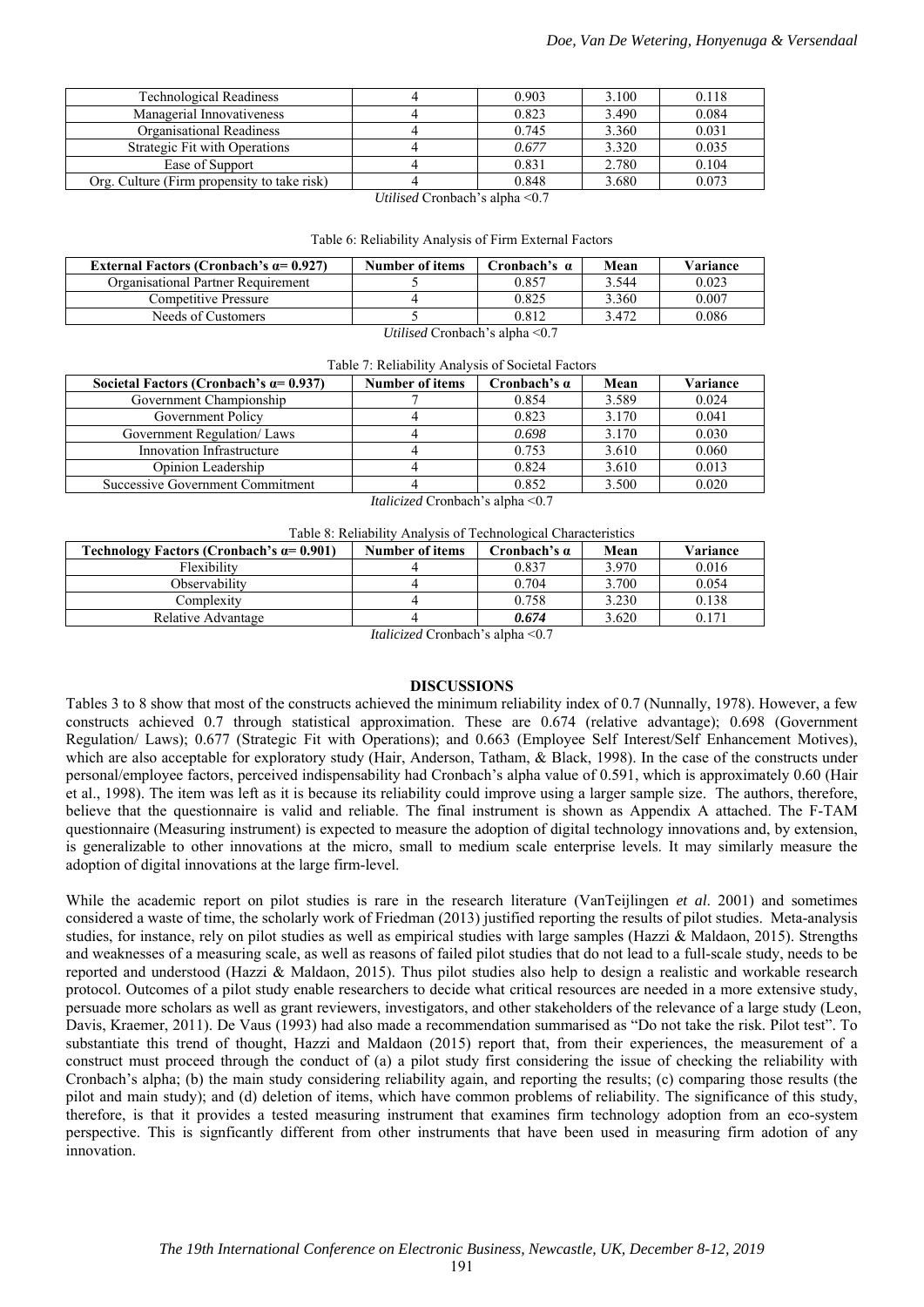#### **CONCLUSIONS & RECOMMENDATIONS**

This study sought to develop and field-test a reliable and valid instrument for measuring firm technology adoption using variables in the F-TAM. The study went through the instrument developmental stage, the question testing stage, and the dress rehearsal stage (De Leeux et al., 2008). At the end of the process, reliability values for all constructs were within the acceptable limits of  $\leq 0.6$ , for exploratory studies. The instrument is, therefore, valid and reliable for measuring the F-TAM in a developing country context. The research gap identified is filled.

Further research on investigations on the factors that engender the adoption of digital innovations in developing country contexts can now be done with the F-TAM, using a reliable instrument. In applying this instrument, however, we suggest the use of larger samples. Further studies may discriminate between micro firms, which are mostly non-formalized and small to medium firms that are more formalized. The instrument reported in this study is currently most useful in developing country contexts. Users of this instrument need to ensure congruence between the contexts of Ghana and the socio-economic development, and e-readiness contexts within which this may be applied. The instrument is not applicable under mandatory adoption conditions that may exist for some firms. It applies in voluntary firm-level adoption conditions, which the F-TAM was developed for. This paper is the first attempt to develop an independent scale to measure the adoption of digital technologies in a developing country context at the SME level. We recommend further studies in testing the F-TAM model, using this instrument.

#### **REFERENCES**

Adner, R. (2006). Match your innovation strategy to your innovation ecosystem. *Harvard business review*, *84*(4), 98

- Akman, I., & Turhan, C. (2018). Investigation of employers' performance expectations for new IT graduates in individual and team work settings for software development. *Information Technology & People*, *31*(1), 199-214.
- Bajaj, A., & Leonard, L. N. (2004). The CPT framework: understanding the roles of culture, policy and technology in promoting ecommerce readiness. *Problems and Perspectives in Management*, *3*(1), 242-252.
- Baker, M. J. (2003) "Data collection–questionnaire design" *The marketing review*, *3*(3), 343-370.
- Bank of Ghana (2016) www.ghana.gov.gh: e-commerce online marketing dialogue held to commemorate world tourism day. Retrieved from- http://www.ghana.gov.gh/index.php/media-center/news/3133-e-commerce-online-marketing-dialogueheld-to-commemorate-world-tourism-day. Accessed on 26<sup>th</sup> March 2016.
- Bannock, G. (2005), *The economics and management of small business: an international perspective*. Routledge, New York.
- Barclay, D., Higgins, C., & Thompson, R. (1995). *The partial least squares (PLS) approach to casual modeling: personal computer adoption ans use as an Illustration*.
- Bhandari, A., & Wagner, T. (2006). Self-reported utilization of health care services: improving measurement and accuracy. *Medical Care Research and Review*, *63*(2), 217-235.
- Bhatiasevi, V. (2016) "An extended UTAUT model to explain the adoption of mobile banking", *Information Development*, *32*(4), 799-814.
- Bollen, K.A. (1989) *Structural Equations with Latent Variables.* New York. Wiley
- Brace, I. (2004) Questionnaire Design. How to Plan, Structure and Write Survey Material for Effective Market Research. London: Kogan Page.
- Bridgman, P. W. (1927). *The logic of modem physics*. New York.Macmillan. .
- Christensen, C., & Raynor, M. (2013). *The innovator's solution: Creating and sustaining successful growth*. Harvard Business Review Press.
- Cannell, C., Oksenberg, L., Kalton, G., Bischoping, K., & Fowler, F. J. (1989). *New techniques for pretesting survey questions*. Ann Arbor: Survey Research Center, University of Michigan, Ann Arbor.
- Caspar, R. (2004), *Material prepared by R. Caspar for Joint Program in Survey Methods (JPSM) course 2004 on "Questionnaire Design" conducted by Campanelli and Caspar.* College Park. MD: Joint program in Survey Methodology, University of Maryland, University of Michigan, Westat.
- Churchill Jr, G. A. (1979). A paradigm for developing better measures of marketing constructs. *Journal of marketing research*, *16*(1), 64-73.
- Collins, D. (2002). *Materials prepared for by D. Collins for Center for Applied Social Research (CASS) course 2002 on " Pretesting Survey Questionnaires" conducted by Campanelli, Collins & Thomas.* Southampton UK: University of Southampton, Southampton Statistical Science Research Institute, Center for Applied Social Surveys
- Combach, L., & Meehl, P. (1995) Construct Validity in psychological tests, *Psychological Bulletin, 52,* 281 -302
- Converse, J. M., & Presser, S. (1986). *Survey questions: Handcrafting the standardized questionnaire* (No. 63), Beverly Hills, CA: Sage.
- Datta, P. (2011). A preliminary study of ecommerce adoption in developing countries. *Information systems journal*, *21*(1), 3- 32.
- De Vaus, D. (1993). *Surveys in social research. 3rd ed*. London: UCL Press.
- De Leeuw, E. D., Hox, J., & Dillman, D. (2012). *International handbook of survey methodology*. Routledge.
- DeMaio, T. J. (1984). Social desirability and survey. *Surveying subjective phenomena*, *2*, 257.
- Dingle, H. (1950). A theory of measurement. *British Journal for the Philosophy of Science, 1,* 5-26.
- Doe, J. K,, Van de Wetering, R., Honyenuga, B., & Versendaal, J. (2017). Towards a Firm Technology Adoption Model (F-TAM) in a Developing Country Context. *MCIS 2017 Proceedings*. 23. http://aisel.aisnet.org/mcis2017/23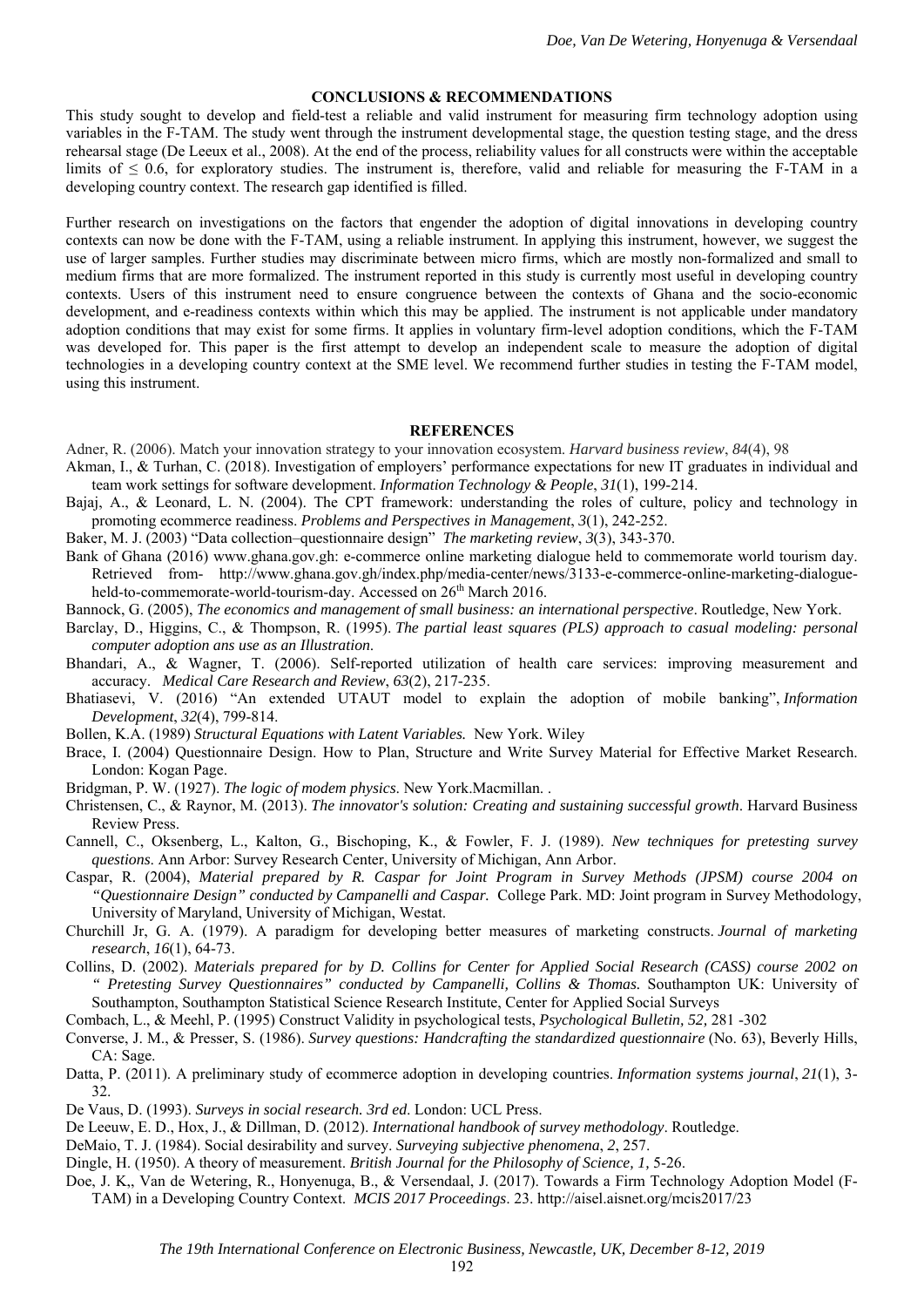- Doe, J., Van de Wetering, R., Honyenuga, B., Versendaal, J., & Boateng, R. (2018). Delphi Panel Discussion of F-TAM: Industry Experts and Academic Perspectives. *Proceedings of the 2nd EAI International Conference on Technology, Innovation, Entrepreneurship and Education*. Retrieved from http://educateinnovate.org/
- Drost, E. A. (2011). Validity and reliability in social science research. *Education Research and perspectives*, *38*(1), 105.
- Fechnei; G. (1966). *Elements of psychophysics* (H. E. Adler, Trans.). New York: Holt, Rinehart & Winston. (Original work published 1860).
- Fornell, C., & Larcker, D. F. (1981). Evaluating structural equation models with unobservable variables and measurement error. *Journal of marketing research*, *18*(1), 39-50.
- Forsyth, B., Hubbard, M., & Lessler, J. T. (1992). A method for identifying cognitive properties of survey items. *Reprint from: Proceedings of the Survey Research Methods Section ASA*, 470-5.
- Fowler, F. J. (1995). *Improving survey questions: Design and evaluation*. Thousand Oaks, CA: Sage.
- Fowler Jr, F. J., & Cannell, C. F. (1996). Using behavioral coding to identify cognitive problems with survey questions. In Swarz & Sudman (Eds) *Answering questions: Methodology for determining cognitive and communicative processes in survey research.* Sana Francisco: Jossey Bass.
- Gerbing, D. W., & Anderson, J. C. (1988). An updated paradigm for scale development incorporating unidimensionality and its assessment. *Journal of marketing research*, *25*(2), 186-192.
- Gobble, M. M. (2014). Charting the innovation ecosystem. *Research-Technology Management*, *57*(4), 55-59
- Goodhue, D. L., & Thompson, R. L. (1995). Task-technology fit and individual performance. MIS quarterly, 213-236.
- Groth, O. J., Esposito, M., & Tse, T. (2015). What Europe needs is an innovation-driven entrepreneurship ecosystem: introducing EDIE. *Thunderbird International Business Review*, *57*(4), 263-269.
- Gupta, A.K., Tesluk, P.E., & Taylor, M.S.: Innovation at and across multiple levels ofanalysis. *Organization Science 18* (6) 885-897. (2007).
- Hazzi, O., & Maldaon, I. (2015). A pilot study: Vital methodological issues. Business: *Theory and Practice, 16*, 53.
- Hair, J. F., Black, W. C., Babin, B. J., Anderson, R. E., & Tatham, R. L. (1998). *Multivariate data analysis* (Vol. 5, No. 3, pp. 207-219). Upper Saddle River, NJ: Prentice hall.
- Hair, Jr, J. F., Sarstedt, M., Matthews, L. M., & Ringle, C. M. (2016). Identifying and treating unobserved heterogeneity with FIMIX-PLS: part I–method. *European Business Review*, *28*(1), 63-76.
- Iqbal, S., & Qureshi, I. A. (2012). M-learning adoption: A perspective from a developing country. *The International Review of Research in Open and Distributed Learning, 13*(3), 147-164.
- Holbrook, A., Cho, Y.I & Johnson,T (2006). The Impact of Questions and respondent Characteristics on Comprehension and mapping difficulties. *Public Opinion Quarterly.* 70. 4, pp565-595
- Holbrook, A. L., Krosnick, J. A. Moore, D. and Tourangeau. R. (2007) "Response order effects in dichotomous categorical questions presented orally: The impact of question and respondent attributes", *Public Opinion Quarterly* 71:325–48.
- Karanasios, S. S. (2008). *An E-commerce Framework for Small Tourism Enterprises in Developing Countries*. Faculty of Business and Law, Victoria University, Australia.
- Leon, A. C., Davis, L. L., & Kraemer, H. C. (2011). The role and interpretation of pilot studies in clinical research. *Journal of Psychiatric Research, 45*(5), 626–629. Retrieved from http://dx.doi.org/10.1016/j.jpsychires.2010.10.008
- Mensah, S. (2004, March). A review of SME financing schemes in Ghana. In *A Presentation at the UNIDO Regional Workshop of Financing SMEs* (pp. 15-16). Ghana: Accra. SEM international Associates Limited.
- Michell, J. (1986). Measurement scales and statistics: A clash of paradigms. *Psychological bulletin*, *100*(3), 398.
- Morgan, D. L. (1996*). Focus groups as Qualitative Research.* Thousand Oak. C.A Sage
- National Communications Authority (2016). *Industry Information* Telecom Subscribers for March 2016, Retrieved from Retrieved from http://www.nca.org.gh/downloads/Telecom\_subscription\_trends\_for\_ March\_2016.pdf
- Molla, A., & Licker, P. S. (2005). Perceived e-readiness factors in e-commerce adoption: An empirical investigation in a developing country. *International Journal of Electronic Commerce, 10*(1), 83-110.
- Nunnally, J. C. (1978). Psychometric theory (2nd edit.) mcgraw-hill. *Hillsdale, NJ*, *416*.

Oksenberg, L., & Kalton, G. (1991) "New strategies for pretesting survey questions", *Journal of official statistics*, *7*(3), 349.

- Rosenthal, R., & Rosnow, R. L. (1991). *Essentials of Behavioral Research: Methods and Data Analysis.* Second Edition. McGraw-Hill Publishing Company, pp. 46-65.
- Rozeboom, W. W. (1966). Scaling theory and the nature of measurement. *Synthese, 16*, 170-233.
- Schuman, H., & Presser, S. (1981). Questions and answers: Experiments on question form, wording, and context in attitude surveys. *New York: Academic*.
- Sheatsley, P. B. (1983). Questionnaire construction and item writing. Handbook of survey research, 4(1), 195-230.
- Shih, E., Venkatesh, A., Chen, S., & Kruse, E. (2013). Dynamic Use Diffusion Model in a Cross‐National Context: A Comparative Study of the United States, Sweden, and India. *Journal of Product Innovation Management*, *30*(1), 4-16.
- Stevens, S. S. (1946). On the theory of scales of measurement. *Science, JOS,* 667-680.
- Stevens, S. S. (1959). Measurement, psychophysics and utility. In C. W. Churchman & P. Ratoosh (Eds.), *Measurement: Definitions and theories* (pp. 18-63). New York: Wiley.

Stewart, D. W., Shamdasani, P. N., & Rook, D. W. (1990). *Focus group. Theory and practice.* Newbury Park: Sage.

- Straits, B.C., & Singleton, R.A. (2011). *Social Research: Approaches and fundamentals*, International Fifth Edition, Oxford University Press Inc. New York.
- Sudman, S., & Bradburn, N. M. (1982). Askinq Questions. *San Francisco: Josey-Bass Inc. Publishers*.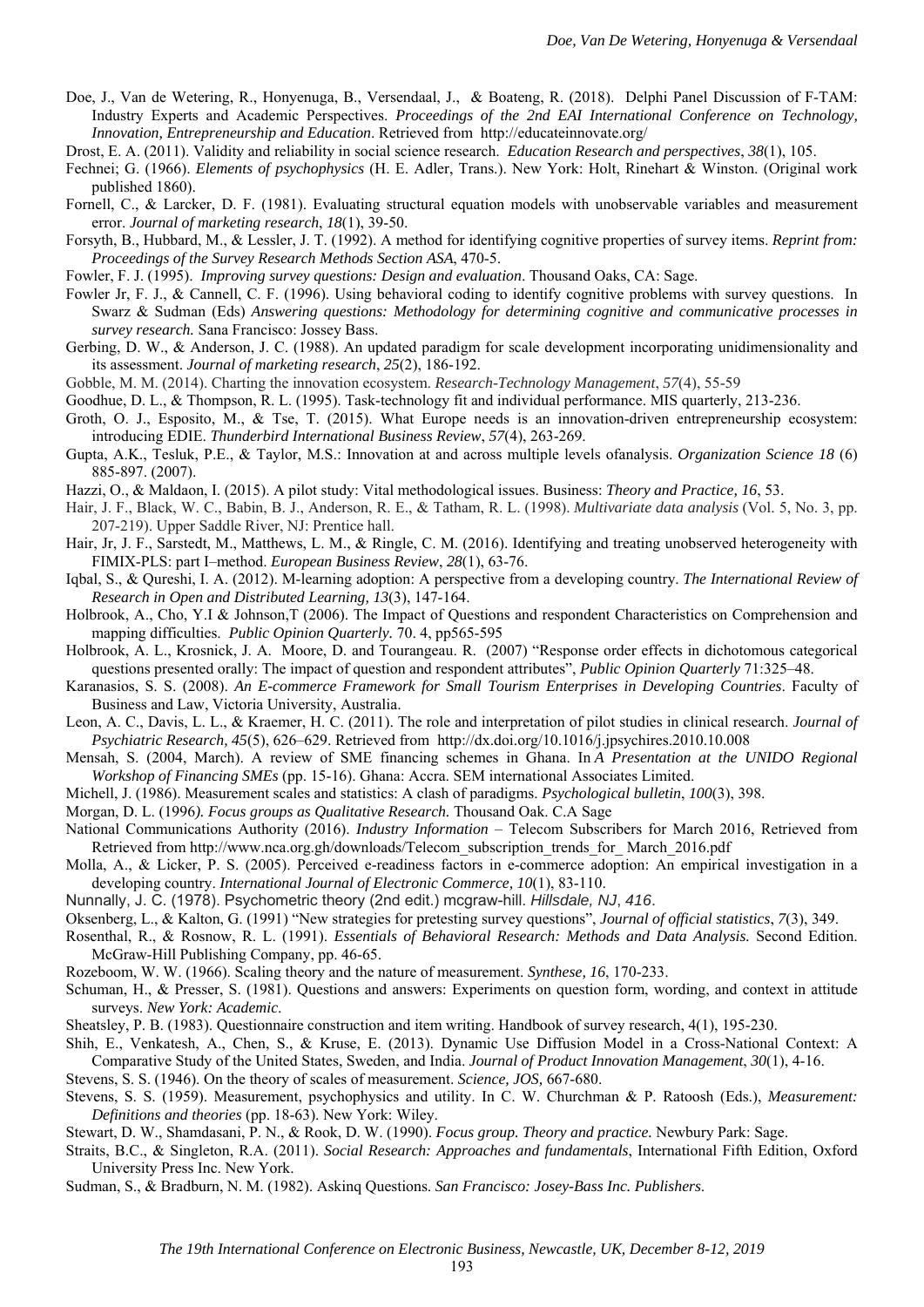- Sudman, S. (1983). "Applied sampling". In P. Rossi, J. D. Wright, & A.B. Anderson (eds). *Handbook of survey research*. New York: Academic Pres
- Thomas, R. (2002). Material prepared by R. Thomas for Center for Applied Social Survey (CASS) course 2002 on *Pretesting Survey Questionnaires,* conducted by Campanelli, Collins & Thomas. Southampton, UK. University of Southampton, Southampton Statistical Science Research Institute, Centre for Applied Social Surveys.

Titchener, E. B. (1905). *Experimental psychology (Vol. 1).* New York: Macmillan.

- Tornatzky, L.G., Fleischer, M., & Chakrabarti, A.K. (1990). *Processes of technological innovation.* Lexington, Mass.: Lexington Books.
- Tourangeau, R. (1984). Cognitive sciences and survey methods. *Cognitive aspects of survey methodology: Building a bridge between disciplines*, *15*, 73-100.
- Townsend, J. T., & Ashby, F. G. . (1984). Measurement scales and statistics: The misconception misconceived. *Psychological Bulletin, 96*, 394-401
- Tourangeau, R., Rips, L. J., & Rasinski, K. (2000). *The psychology of survey response*. Cambridge University Press.
- Trochim, W. M. (2006) *Research Methods: Knowledge Base.* Internet www page at URL http. www. social research methods. Net/kb.
- Van der Zouwen, J., & Smit, J. H. (2004). Evaluating survey questions by analyzing patterns of behavior codes and question– answer sequences: a diagnostic approach. *Methods for testing and evaluating survey questionnaires*, 109-130.
- Van Teijlingen, E. R., Rennie, A. M., Hundley, V., & Graham, W. (2001). The importance of conducting and reporting pilot studies: the example of the Scottish Births Survey. *Journal of advanced nursing, 34*(3), 289-295.. Retrieved from http://dx.doi.org/10.1046/j.1365-2648.2001.01757
- Venkatesh, V., & Bala, H. (2008). Technology acceptance model 3 and a research agenda on interventions. *Decision sciences, 39*(2), 273-315.
- Venkatesh, V., Speier, C., & Morris, M.G. (2002). User acceptance enablers in individual decision making about technology: Toward an integrated model. *Decision Sciences, 33*(2), 297-316.
- Venkatesh, V., Thong, J.Y., & Xu, X. (2012). Consumer acceptance and use of information technology: extending the unified theory of acceptance and use of technology. *MIS quarterly, 36*(1), 157-178.
- World Economic Forum (2015). The Global Information Technology Report Retrieved from http://www3.weforum.org/docs/WEF\_Global\_IT\_Report\_2015.pdf
- Zachary, P.G. (2002). Ghana's digital dilemma. Available from:http://www.ghanaweb.com/GhanaHome Page/features/artikel.php?ID=25024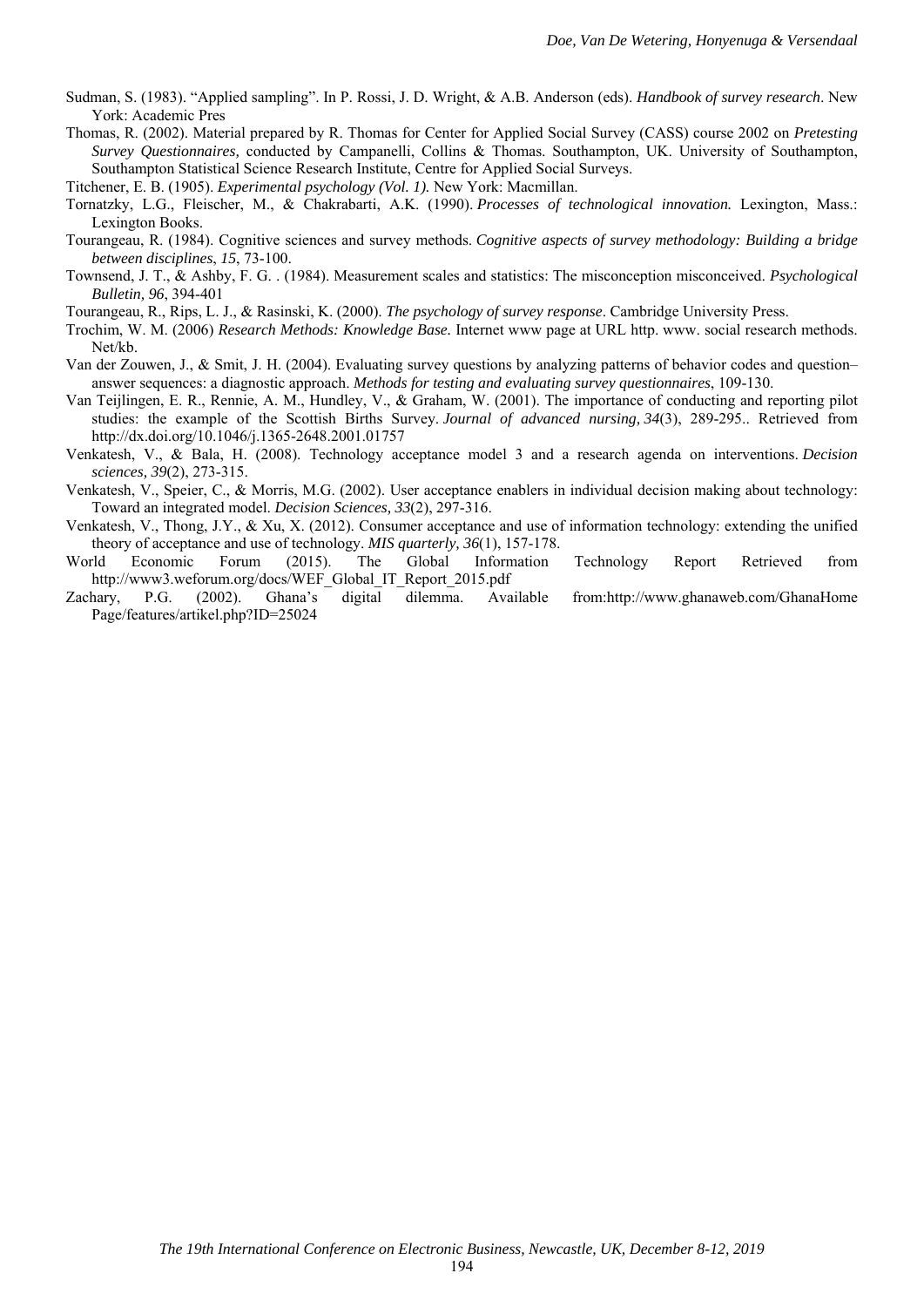# **Appendix A: F-TAM QUESTIONNAIRE**

NB:1= Strongly disagree, 2= Disagree, 3= Neutral, 4= Agree, 5= Strongly agree

#### **Firm-Level Adoption Of Mobile Money Innovations**

My firm has officially adopted mobile money technology for business purposes Our employees know how to process mobile money payments Our employees know that mobile money is acceptable in the firm Our customers are able to make payment with mobile money We are able to pay our suppliers with mobile money

### **Personal /Employee factors**

*Perceive ease of use (PEOU)* 

I am confident in using mobile money innovations Using mobile money innovation does not require a lot of my mental effort I find mobile money innovation to be less stressful I find it easy to get mobile money innovation to do what I want it to do.

#### *Perceived usefulness (PU)*

Using mobile money innovation makes me efficient at the job I do Using mobile money innovation for my job increases my productivity. Using mobile money innovation enhances my effectiveness in the job I do I find mobile money innovation to be valuable for the job I do

#### *Perceived indispensability (PI)*

Without mobile money innovation, I cannot function well in my job Mobile money innovation is a neccessity for me Mobile money innovation is central for me in the job I do Working without mobile money innovation will be difficult

#### *Perceived social influences*

People who influence my behavior think that I should use mobile money innovation for my business/job People who are important to me think that I should use mobile money innovation My industry leaders encourage the use of mobile money innovation

### *Trial feedback*

I can easily get information on how mobile money works I still use mobile money because I don't have any negative experience with the usage I have tried money in the past before using it in the firm Before my firm adopted it, I had had a good experience with mobile money usage

#### *Employee self interest/ self enhancement motives*

I use mobile money innovations to create a good impression on others in the firm I use mobile money innovations because it enables me to perform better on my job The use of mobile money innovations helps me get more promotions due to efficiency The use of mobile money innovations helps me get more sales due to efficiency

### **Firm Internal Factors**

#### *Technological readiness*

In my firm (company) we have sufficient technological resources to implement mobile money innovation We allocate a percent of total revenue for mobile money innovation implementation We have the required technology infrastructure to use mobile money innovation We have knowledgeable persons to use mobile money innovation

### *Managerial innovativeness*

In my firm, top management of our organization are creative in their methods of operation Management actively seeks innovative ideas My top management is willing to take risks involved in the adoption of innovations such as mobile money Top management actively introduce improvements and innovations in our organization

### *Organizational readiness*

My organization is ready to embrace new mobile money innovations My organization has a formal strategic plan for mobile money innovations use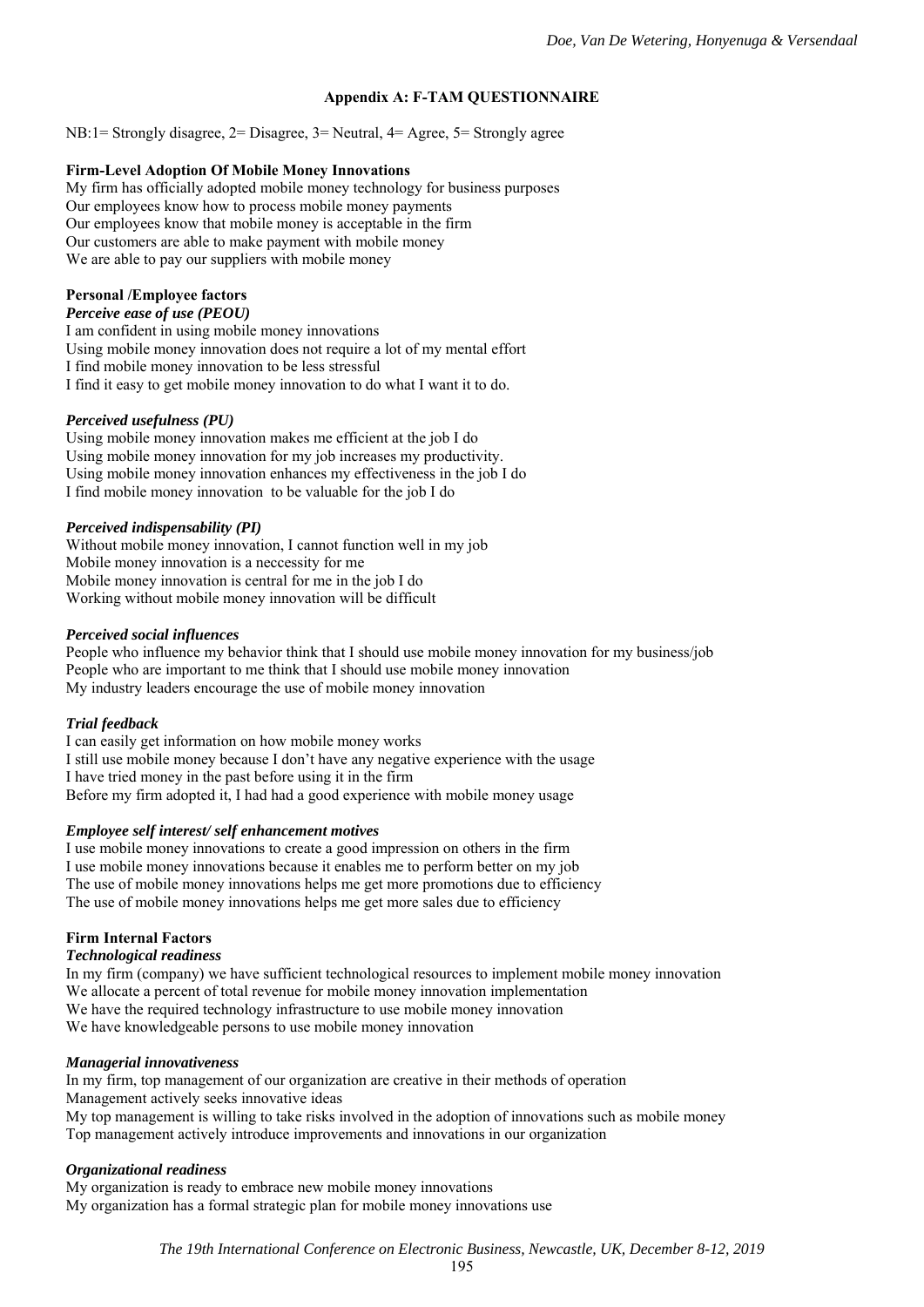My organization has a set of clear priorities for our mobile money innovation My organisation commits personnel to the adoptoin of mobile money usage

# *Strategic fit with operations*

Mobile money innovation services are compatible with existing technological infrastructure of my company Customization of mobile money innovation services is easy

The changes introduced by mobile money innovation are consistent with existing practices in my company Mobile money innovation is compatible with the firm's existing format, interface, and financial transactions

# *Ease of support*

Staff levels of understanding was substantially improved after going through the training on mobile money innovation The company provides staff training in using mobile money innovations

The training given to employees gives them confidence in the use of mobile money innovation

It is easy to get technical assistance in using mobile money in the firm

# *Organizational culture (Firm propensity to take risk)*

Employees in our organization are encouraged to take calculated risks with new ideas Our organization emphasizes exploration of opportunities Our organization emphasizes experimentation for opportunities Our organization is open to new ideas

# **Firm External Factors**

### *Organization partner requirements*

Our partners need us to use mobile money innovation during our transactions It is mandatory to use mobile money innovations in dealing with our partners It is easier to use mobile money innovation is dealing with our partners Our partners prefer to use mobile money innovation for payment and receipts The easiest way to do a financial transaction with partners is mobile money innovations

### *Competitive pressure*

We are aware of mobile money innovation implementation in our competitor organizations We understand the competitive advantages offered by mobile money innovation in our industry Our competitors will gain a competitive advantage over us if we do not implement mobile money innovation We will be left behind in this industry if we do not implement mobile money innovations

### *Needs of customers*

Our customers need us to use mobile money innovation during our transactions

It is easier to use mobile money innovation in dealing with our customers

Our customers prefer to use mobile money innovation for payment

The easiest way for financial payment by customers is a mobile money innovation

The only way to receive payment from our customers is to use mobile money innovation

### **Societal Factors**

### *Government championship*

Government's drive for mobile money innovations applications will make us adopt further applications When government promotes mobile money innovations as opportunities for the future, we are more likely to adopt it When government removes obstacles for using mobile money, we are more likely to adopt further applications Government expresses strong conviction about the potentials of mobile money innovation Government points out reasons why the mobile money innovation is needed Government shows persistence in overcoming mobile money innovation obstacles Government gets key decision makers involved in mobile money innovation

### *Government policy*

Government policy on mobile money innovations gives us the confidence to adopt it Government is proactive in making mobile money acceptable for trading The existing policies on mobile money are favourable The taxes on mobile money usage are manageable

### *Government regulations/ laws*

The laws of Ghana support mobile money innovations If Ghanaian laws prohibit mobile money innovations, we will not adopt it If any mobile money transaction goes wrong, we are sure of getting recourse in the law courts We have confidence in mobile money transactions because the government has laws that regulate it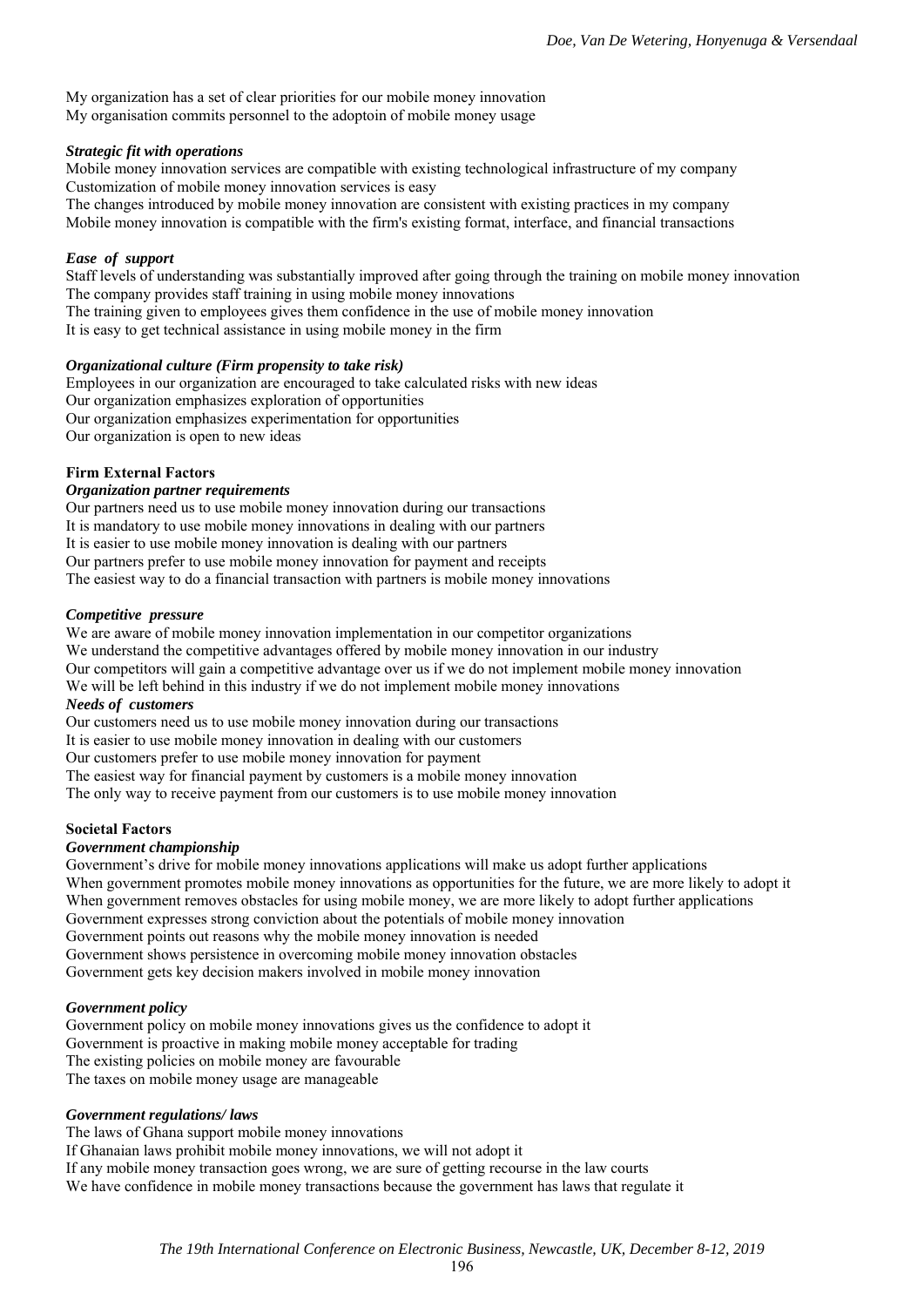### *Innovation infrastructure*

There is enough infrastructure in Ghana for mobile money innovations The banks are ready to support mobile money applications Mobile money innovation can be deployed on any mobile phone type The telecom companies have enough infrastructure to support mobile money applications

## *Opinion leadership*

In general opinion leaders and the media talk about mobile money innovations very often When the media discusses mobile money innovations, we get a great deal of information Apart from my organization's stake holders, we are likely to seek information from other people about mobile money In the discussion of mobile money, my organization is likely to listen to expert opinion

### *Successive government commitment*

Since 2005, all governments that come to power give attention to mobile money operations in Ghana No government can afford to neglect mobile money operations in Ghana Mobile money operations are too important for any government to ignore We adopt mobile money because every governments will support its use

# **Technology Characteristics**

# *Flexibility*

Mobile money is a flexible payment option Mobile money is readily adaptable to our business processes With mobile money, our organization became more flexible with customers We quickly meet many of our financial obligations using mobile money

### *Observability*

We have had evidence of how mobile money helped organizations to succeed It is easy to discern how mobile money works It is easy to observe how mobile money makes transactions flexible The growth of mobile money innovations usage by other firms is easy to observe

## *Complexity*

Mobile money innovations are flexible to interact with (-)

Using mobile money innovations exposes the firm to the vulnerability of digital innovation breakdowns and loss of data When we use mobile money, we find it difficult to integrate our existing work with the existing formats of business. When we perform many tasks together, mobile money innovation takes up too much of our time

### *Relative advantage*

Using mobile money innovations, we can scale up our financial requirement when needed Using mobile money innovations, we can execute payment any time and from any place Performance of mobile money innovation services does not decrease with a growing user base In using mobile technology innovations, we need not to maintain our IT infrastructure

|                     | Appendix B. Table 1:Sources of the variables from each construct in the F-TAM model |       |                                         |                  |  |  |  |
|---------------------|-------------------------------------------------------------------------------------|-------|-----------------------------------------|------------------|--|--|--|
| Domain              | Constructs (F-TAM)                                                                  | Numbe | Source of items/                        | Usage mode       |  |  |  |
|                     |                                                                                     | r of  |                                         |                  |  |  |  |
|                     |                                                                                     | items |                                         |                  |  |  |  |
| Firm<br>Adoption    | Firm Adoption                                                                       | 5     | Authors                                 | Self-constructed |  |  |  |
| Personal<br>factors | Perceive Ease of Use (PEOU)                                                         | 4     | Venkatesh and Bala (2008)               | Adapted          |  |  |  |
|                     | Perceived Usefulness (PU)                                                           | 4     | Venkatesh and Bala (2008)               | Adapted          |  |  |  |
|                     | Perceived Indispensability (PI)                                                     | 4     | Shih, Venkatesh, Chen, and Kruse (2013) | Adapted          |  |  |  |
|                     | Social<br>Perceived<br>Influences<br>(PSI)                                          | 3     | Shih, Venkatesh, Chen, and Kruse (2013) | Adapted          |  |  |  |
|                     | <b>Trial Feedback</b>                                                               | 4     | Rogers (1962)                           | Adapted          |  |  |  |
|                     | Employee Self Interest/Self<br><b>Enhancement Motives</b>                           | 4     | Yun, Takeuchi, and Liu (2007)           | Adapted          |  |  |  |
|                     |                                                                                     | 4     | Molla and Licker (2005)                 | Adapted          |  |  |  |
| Firm Internal       |                                                                                     |       | Tornatzky, Fleischer, and Chakrabarti   |                  |  |  |  |
| Factors             | <b>Technological Readiness</b>                                                      |       | (1990)                                  |                  |  |  |  |